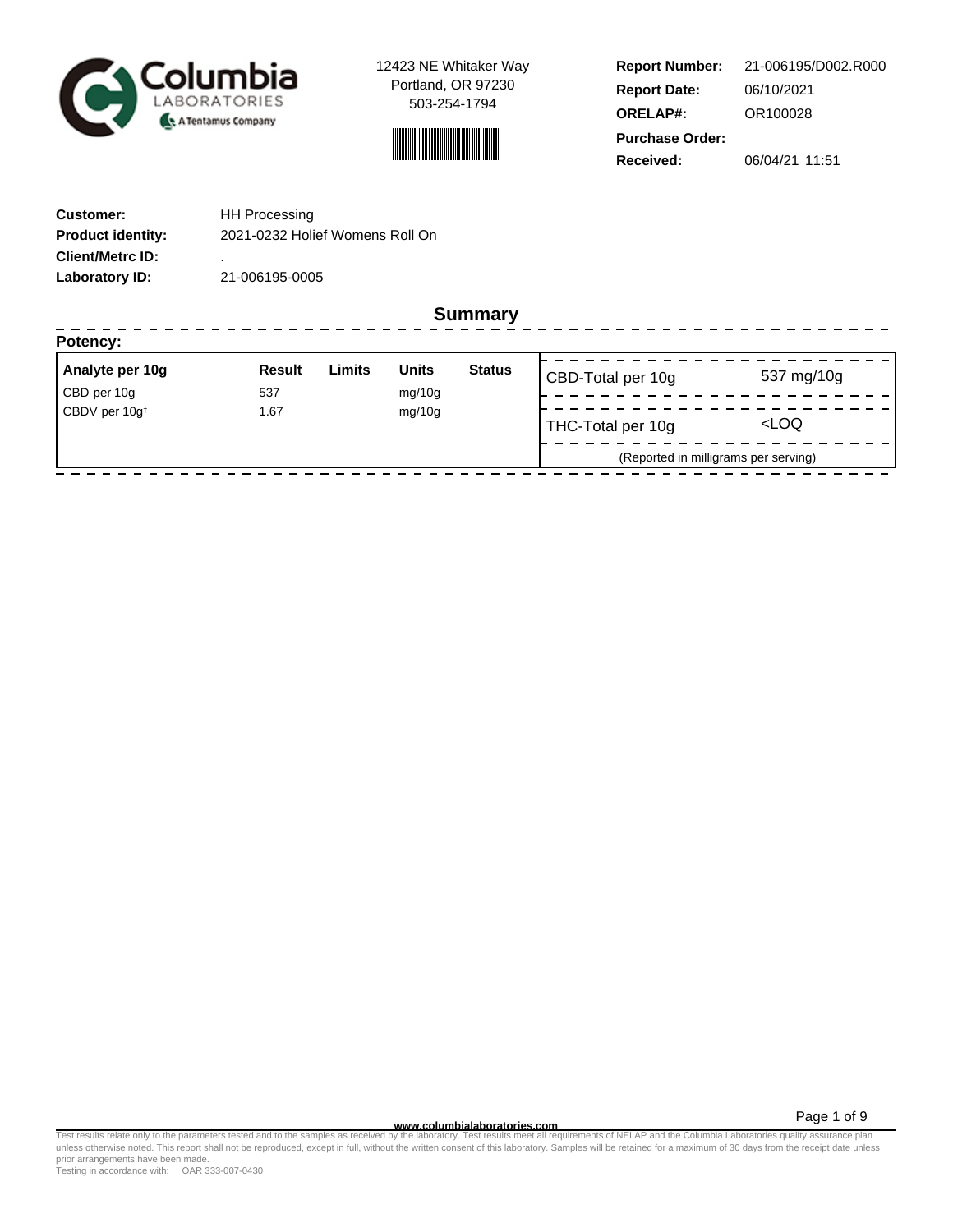

12423 NE Whitaker Way Portland, OR 97230 503-254-1794



| <b>Report Number:</b>  | 21-006195/D002.R000 |  |
|------------------------|---------------------|--|
| <b>Report Date:</b>    | 06/10/2021          |  |
| <b>ORELAP#:</b>        | OR100028            |  |
| <b>Purchase Order:</b> |                     |  |
| Received:              | 06/04/21 11:51      |  |

**Customer:** HH Processing

| <b>Product identity:</b>    | 2021-0232 Holief Womens Roll On |
|-----------------------------|---------------------------------|
| <b>Client/Metrc ID:</b>     | ٠                               |
| <b>Sample Date:</b>         |                                 |
| Laboratory ID:              | 21-006195-0005                  |
| <b>Evidence of Cooling:</b> | No                              |
| Temp:                       | 22.7 °C                         |
| Serving Size #1:            | 10 a                            |

## **Sample Results**

| Potency per 10g                      |         | Method J AOAC 2015 V98-6 (mod) Units mg/se Batch: 2105006 |            | Analyze: 6/8/21 3:14:00 AM |
|--------------------------------------|---------|-----------------------------------------------------------|------------|----------------------------|
| Analyte                              | Result  | Limits<br><b>Units</b>                                    | <b>LOQ</b> | <b>Notes</b>               |
| CBC per 10g <sup>t</sup>             | $<$ LOQ | mg/10g                                                    | 0.326      |                            |
| CBC-A per 10g <sup>t</sup>           | $<$ LOQ | mg/10g                                                    | 0.326      |                            |
| CBC-Total per 10g <sup>+</sup>       | $<$ LOQ | mg/10g                                                    | 0.612      |                            |
| CBD per 10g                          | 537     | mg/10g                                                    | 3.26       |                            |
| CBD-A per 10g                        | $<$ LOQ | mg/10g                                                    | 0.326      |                            |
| CBD-Total per 10g                    | 537     | mg/10g                                                    | 3.55       |                            |
| CBDV per 10g <sup>t</sup>            | 1.67    | mg/10g                                                    | 0.326      |                            |
| CBDV-A per 10g <sup>+</sup>          | $<$ LOQ | mg/10g                                                    | 0.326      |                            |
| CBDV-Total per 10g <sup>+</sup>      | 1.67    | mg/10g                                                    | 0.609      |                            |
| CBE per 10g <sup>t</sup>             | $<$ LOQ | mg/10g                                                    | 32.6       |                            |
| CBG per 10g <sup>+</sup>             | $<$ LOQ | mg/10g                                                    | 0.326      |                            |
| CBG-A per 10g <sup>+</sup>           | $<$ LOQ | mg/10g                                                    | 0.326      |                            |
| CBG-Total per 10g <sup>+</sup>       | $<$ LOQ | mg/10g                                                    | 0.609      |                            |
| CBL per 10g <sup>t</sup>             | $<$ LOQ | mg/10g                                                    | 0.326      |                            |
| CBL-A per 10g <sup>t</sup>           | $<$ LOQ | mg/10g                                                    | 32.6       |                            |
| CBL-Total per 10g <sup>+</sup>       | $<$ LOQ | mg/10g                                                    | 61.2       |                            |
| CBN per 10g                          | $<$ LOQ | mg/10g                                                    | 0.326      |                            |
| CBT per 10g <sup>+</sup>             | $<$ LOQ | mg/10g                                                    | 32.6       |                            |
| $\Delta$ 8-THCV per 10g <sup>+</sup> | $<$ LOQ | mg/10g                                                    | 32.6       |                            |
| ∆8-THC per 10g <sup>†</sup>          | $<$ LOQ | mg/10g                                                    | 0.326      |                            |
| ∆9-THC per 10g                       | $<$ LOQ | mg/10g                                                    | 0.326      |                            |
| exo-THC per 10g <sup>t</sup>         | $<$ LOQ | mg/10g                                                    | 32.6       |                            |
| THC-A per 10g                        | $<$ LOQ | mg/10g                                                    | 0.326      |                            |
| THC-Total per 10g                    | $<$ LOQ | mg/10g                                                    | 0.612      |                            |
| THCV per 10g <sup>+</sup>            | $<$ LOQ | mg/10g                                                    | 0.326      |                            |
| THCV-A per 10g <sup>+</sup>          | $<$ LOQ | mg/10g                                                    | 0.326      |                            |
| THCV-Total per 10g <sup>+</sup>      | $<$ LOQ | mg/10g                                                    | 0.613      |                            |
| Total Cannabinoids per 10g           | 539     | mg/10g                                                    |            |                            |

**WWW.columbialaboratories.com**<br>unless otherwise noted. This report shall not be reproduced, except in full, without the written consent of this laboratory. Samples will be retained for a maximum of 30 days from the receipt